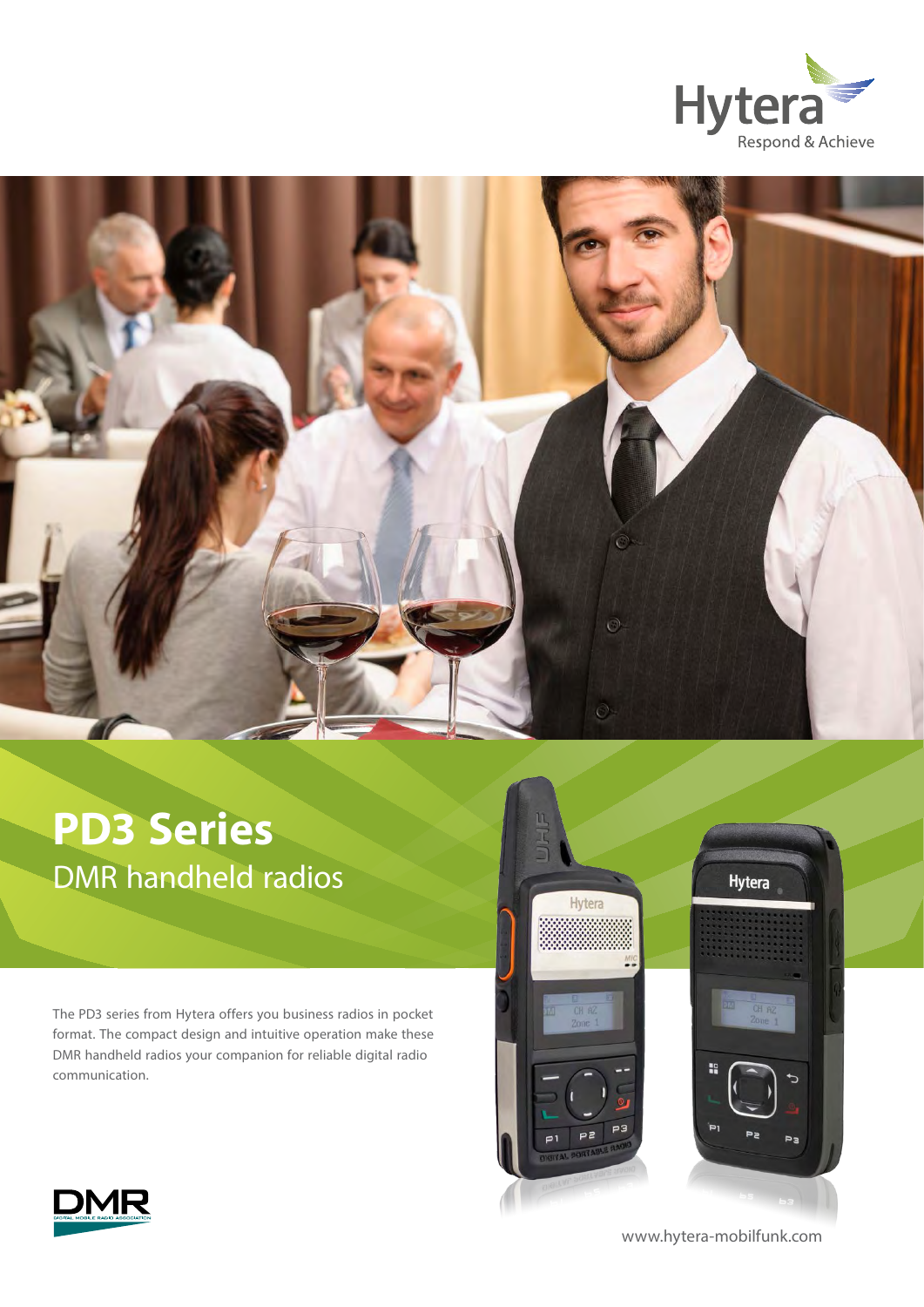# **Radios**

# PD3 Series

**PD355 PD365 DMR handheld radios**











# **Highlights**

#### **Digital mobile radio never looked so good**

The radios of the PD3 series excel through their stylish and compact design in smartphone format and their intuitive operation. With a weight of only 160 g, they can be carried conveniently even on long working days.

#### **Support of analog and digital mobile radio**

The PD3 series was developed in compliance with the ETSI mobile radio standard Digital Mobile Radio (DMR). The handheld radios support the conventional DMR operation and can also be operated in analog mode.

#### **Integrated antenna design**

The unique integrated antenna design enables excellent availability without a large antenna on the radio.

#### **Affordable pricing**

The terminals of the PD3 series offer not only many functions, but also a quick, no-nonsense start into digital mobile radio at a fair price.

#### **Long battery service life**

The lithium-ion batteries (2000 mAh) included in the delivery enable the PD3 handheld radios to achieve an operating time of at least 12 hours in digital mode, with a duty cycle of 5-5-90.

#### **Additional Functions (selection)**

- Selectable transmitting power: 1.5 W or 3 W
- Analog signaling: CTCSS, CDCSS
- Dust and water protection according to IP54
- Shock and vibration resistance according to MIL-STD-810 C/D/E/F/G
- DMR text messages with up to 64 characters
- Four programmable keys
- Charging and programming via Micro-USB interface
- Scan function for analog and digital channels
- Versatile voice calls: Individual call, group call, and broadcast call on digital channels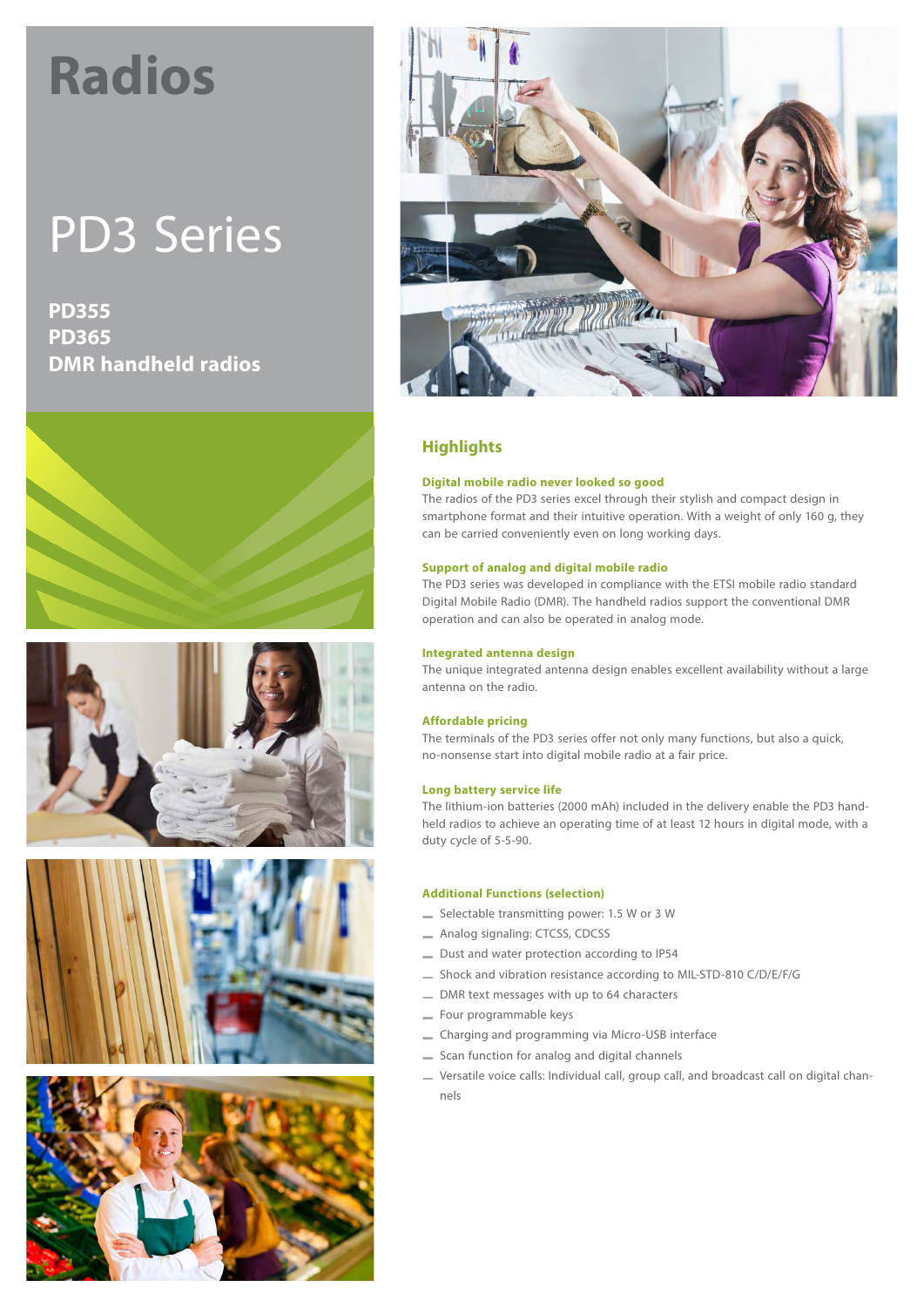

Micro-USB port for charging and programming

Integrated antenna design



Programmable keys

# **Standard scope of delivery**



### **Additional accessories (selection)**



The illustrations below are for reference purposes only. The products might differ from these illustrations.